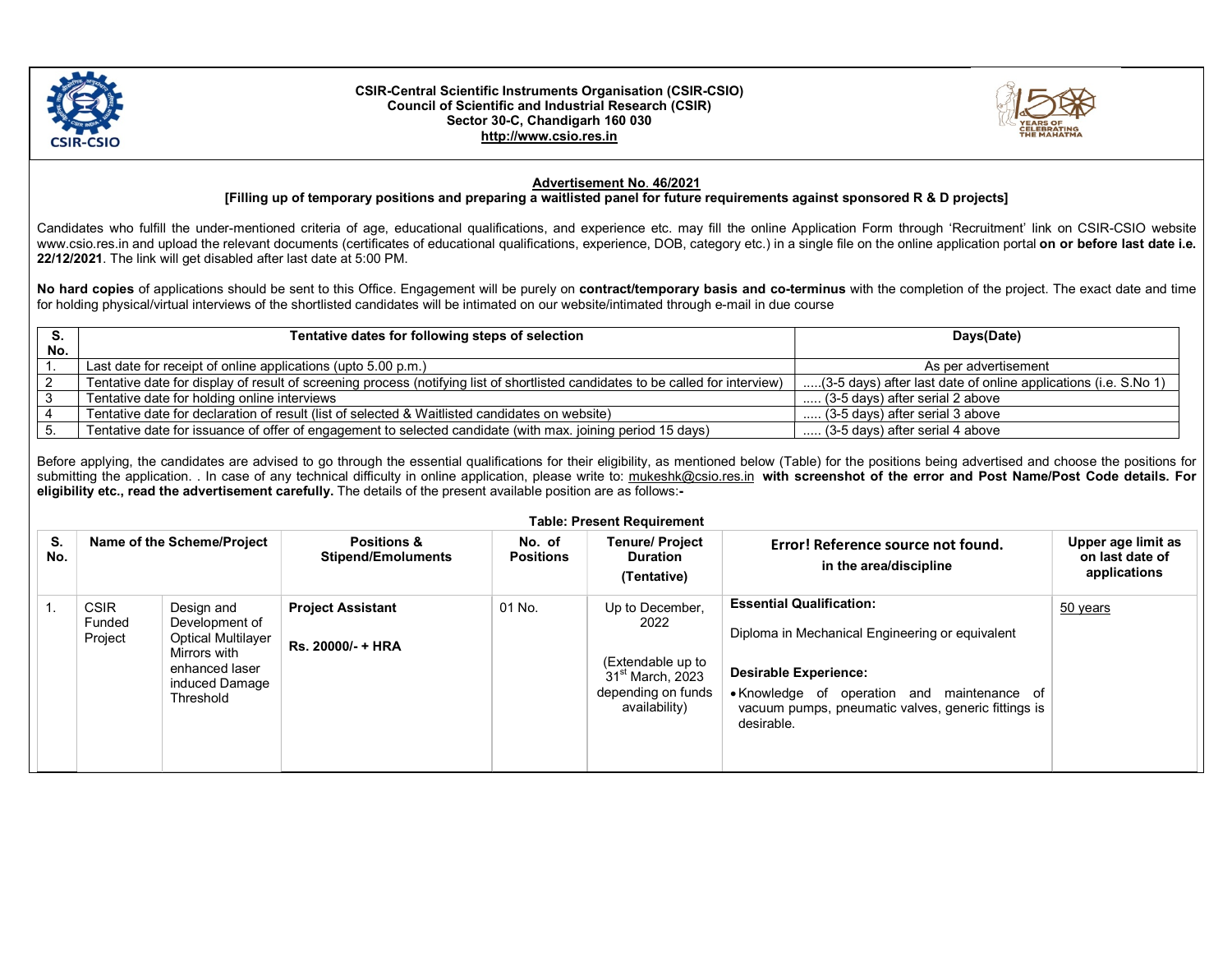|                                    | <b>Project Associate-I</b>                                                                                                                                                                                                                                                                                                                                                                    | 01 No. | Up to December,<br>2022                                                                  | <b>Essential Qualification:</b>                                                                                                                                                                                                          | 35 years |
|------------------------------------|-----------------------------------------------------------------------------------------------------------------------------------------------------------------------------------------------------------------------------------------------------------------------------------------------------------------------------------------------------------------------------------------------|--------|------------------------------------------------------------------------------------------|------------------------------------------------------------------------------------------------------------------------------------------------------------------------------------------------------------------------------------------|----------|
|                                    | <b>HRA</b> to<br>Rs.<br>$31000/- +$<br>(i)<br>scholars<br>who are<br>selected<br>through<br>National Eligibility<br>Tests<br>(a)<br>CSIR-UGC-NET<br>including<br>lectureship or GATE or (b) a<br>Selection process<br>through<br>Examinations<br>National<br>Level<br>conducted by Central Govt.<br>Departments and their agencies<br>and institutions<br>(ii) $Rs. 25000/- + HRA$ for others |        | (Extendable up to<br>31 <sup>st</sup> March, 2023<br>depending on funds<br>availability) | MSc/MSc(Tech) in Optics/Applied<br>Optics/Photonics/Engineering Physics/Optical<br>Engineering or equivalent<br><b>Desirable Experience:</b><br>Knowledge of optical system design, optical<br>simulation using Zemax/OSLO is desirable. |          |
|                                    | who do not fall under (i) above                                                                                                                                                                                                                                                                                                                                                               |        |                                                                                          |                                                                                                                                                                                                                                          |          |
| <b>Total vacancies (Tentative)</b> | 02 Nos.                                                                                                                                                                                                                                                                                                                                                                                       |        | --                                                                                       | $- -$                                                                                                                                                                                                                                    | $\sim$   |

\$Upper age limit shall be reckoned as on the last date of receipt of applications.

#Experience: Experience shall be counted after obtaining the minimum prescribed qualification

\*Candidates possessing essential qualification (E.Q.) in the required area/discipline only should apply, others are not eligible. Result Awaited candidates are not eligible.

Other Benefits: Accommodation (subject to availability), food facility and other amenities in campus.

## Please note:

- 1. The performance of the candidates selected against all the above-mentioned positions will be reviewed at regular intervals (3/6 months etc.) and based on the performance as per the project mandate, further extension (if applicable) will be provided from time to time.
- 2. The candidates who have already served CSIR-CSIO or any other lab / institute of CSIR as any Project Assistant / Project Fellow / JRF (in contract R&D projects) / SRF (in contract R&D projects) / Research Associate etc. for a total period of 5 years or more are not eligible for these engagements. The candidates who have served for a period less than 5 years will have tenure up to remaining period till completion of five years.
- 3. Medical Facilities for self will be provided through CSIR-CSIO Dispensary only to the extent available as per rules. This will be limited to self only and not for family members/dependents.
- 4. Reservation: As regards reservation, if all things are equal, SC/ST/OBC/PH candidates may be given preference over General candidates so as to ensure their representation.
- 5. In case a large number of candidates apply for the position, Selection/Screening Committee will have discretion to shortlist the candidates for interview based on written exam or percentage of marks or desirable qualification/experience or higher qualification or any other criteria deemed fit. In respect of equivalence clause in Essential Qualifications, if a candidate is claiming a particular qualification as equivalent qualification for recruitment as per the requirement of advertisement, then the candidate is required to produce order/letter in this regard, indicating the Authority (with number and date) under which it has been so treated otherwise the Application is liable to be rejected.
- 6. List of selected candidates will be displayed on website. In addition, a waiting panel will also be drawn for meeting future requirements of the project and it will be valid for one year.
- 7. The selected candidates are expected to join within fifteen days from the date of receiving offer of appointment, after completion of pre-appointment formalities like medical examination and character verification etc.
- 8. The selected candidates will have to deposit an amount equivalent to Fifteen Day's stipend as a Security Deposit (Refundable) with CSIR-CSIO, at the time of joining.
- 9. CSIR-CSIO reserves the right to cancel or withdraw the award in case of any discrepancy found, in the candidature of any selected candidate at any stage.
- 10. CSIR-CSIO reserves the right not to fill up a particular position, if it so desires. The number of vacancies indicated above may vary at the time of actual selection.
- 11. No TA will be paid to the candidates for attending the interview.
- 12. The engagement as a Research Intern (RI) (if applicable) under the 'CSIR Diamond Jubilee Research Intern Awards' Scheme is purely on temporary basis. The Intern shall have no claim for further extension, absorption or regularization in CSIR after the expiry/termination of the Internship. The engagement can be terminated by either side by giving one month's notice OR stipend in lieu thereof without assigning any reasons. It is not a CSIR-CSIO appointment and will not confer any right on the incumbent to any claim implicit or explicit on any position.
- 13. All the above positions in CSIR-CSIO are purely temporary contractual engagement co-terminus with the projects. The number of vacancies indicated above may increase/decrease.